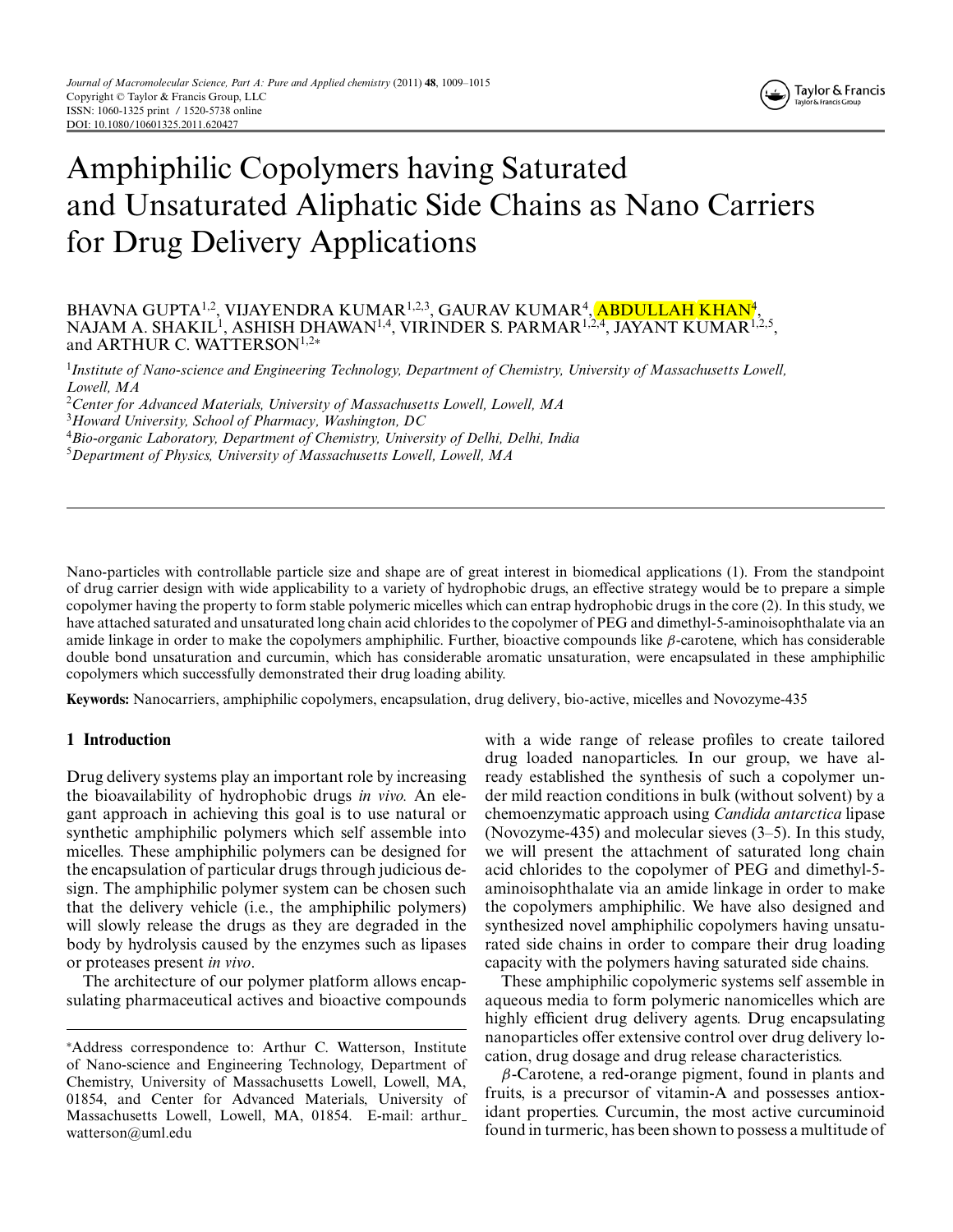beneficial effects in the treatment of cancers, cardiovascular diseases, inflammation, and possibly for the treatment of Alzeimer's diseases. With this knowledge in hand, bioactive compounds like  $\beta$ -carotene, which has considerable double bond unsaturation and curcumin andconsiderable aromatic unsaturation, have been encapsulated in amphiphilic copolymers under study in this paper, and successfully demonstrated their drug loading ability.

## **2 Experimental**

# **2.1 Materials**

Dimethyl-5-aminoisophthalate, acid chlorides, potassium carbonate, acetonitrile, molecular sieves  $(4\text{\AA}$  beads,  $8-12$ mesh) and polyethylene glycol (PEG 900) were purchased from Aldrich (Milwaukee, WI). Novozyme-435, an immobilized enzyme, was a gift from Novozyme, Inc., Denmark. Potassium carbonate was fused overnight at 200◦C before use, whereas polyethylene glycol was dried under vacuum at 60◦C for 3 h prior to its use. Molecular sieves were washed with anhydrous acetone and activated at 200◦C for 24 h and then cooled to room temperature under vacuum before use. All other chemicals and solvents were of analytical grade and used without further purification. Dialysis membranes of different molecular weight cut-offs were purchased from Spectrum Laboratories, Inc., CA.

#### **2.2 Characterization**

Gel permeation chromatography (GPC) was used to determine the molecular weight and molecular weight distribution, Mw/Mn of polymers using THF as a solvent and polystyrene as a standard. The <sup>1</sup>H-NMR spectra were recorded on a Bruker DPX 500 spectrometer operating at 500 MHz and 13C-NMR spectra were recorded on a Bruker DPX 200 spectrometer operating at 50 MHz using TMS as an internal standard. Infrared spectra were recorded as neat samples on a Nicolet 4700 Fourier transform infrared (FT-IR) spectrometer by Thermo Electron Corporation. UV-visible spectra were recorded on an Agilent 8453 spectrophotometer.

#### **2.3 General Procedure for Polymer Synthesis**

Dimethyl-5-aminoisophthalate (**1**, 1.0 mmol) and PEG 900 (1.0 mmol) were placed in a round-bottom flask and stirred until homogeneous, Novozyme 435 (10% by weight *wrt* monomers) and 4Å molecular sieves (10% by weight *wrt* PEG) were added. The resultant reaction mixture was stirred using a magnetic bead at 90◦C under vacuum (100 millitorr) for 48 h and for additional 12 h with overhead stirrer at 90◦C under vacuum and then quenched by adding chloroform. The enzyme and molecular sieves were removed by filtration and the filtrate was concentrated to get the product, which was redissolved in deionized water for dialysis using membrane (MWCO 6000). After the completion of dialysis, the product polymer **2** was obtained as a solid by freeze-drying. The spectroscopic characterization of polymer **2** has already been reported (6).

#### **2.4 General Procedure for Acylation of Polymer**

Polymer **2** (0.89 mmol) was dissolved in anhydrous acetonitrile, anhydrous potassium carbonate (2.67 mmol) and acid chlorides (1.07 mmol) were added under nitrogen. The reaction mixture was stirred at room temperature and progress of the reaction monitored by TLC using ethyl acetate in petroleum ether (30%). After completion of the reaction (6 h), salt was removed by filtration and the solvent removed under vacuum to give the products **3–6.**

## **2.5 Poly[(polyoxyethylene-900)-oxy-5-(nonanoylamino) isophthaloyl] (3)**

Synthesis of poly[(polyoxyethylene-900)-oxy-5-(nonanoy lamino)isophthaloyl] (**3**) was achieved via stirring of poly[(polyoxyethylene-900)-oxy-5-aminoisophthaloyl] (**2**) (1.0 g, 0.89 mmol), anhydrous potassium carbonate (0.37 g, 2.67mmol) and nonanoyl chloride (0.19 g, 1.07 mmol) at room temperature.

**1 H-NMR (**δ*H***CDCl3, 500 MHz)**: 0.88–0.91 (t, 3H, *H*-9 and 3H,  $H-9$ <sup>"</sup> of end group), 1.26–1.36 [brs, 10H, (CH<sub>2</sub>)  $\times$  5), *H*-4<sup>"</sup>-8<sup>"</sup> and 10H, (CH<sub>2</sub>  $\times$  5), *H*-4<sup>""</sup>-8<sup>"'</sup>], 1.64 (m, 2H, *H*-3<sup>"'</sup>), 1.73 (m, 2H, *H*-3<sup>"'</sup>), 2.33 (t, 2H, *H*-2<sup>"'</sup>), 2.42 (t, 2H, *H*-2), 3.64–3.70 (brs, methylene protons of PEG main chain), 3.85 (t, 4H, *H*-10), 3.93(s, 3H, -OC*H*<sup>3</sup> end group), 4.23 (t, 2H, *H*-α), 4.49 (t, 4H, *H*-9), 8.40 (s, 1H, *H*-2), 8.50 (s, 2H, *H*-4 and *H*-6), 8.63 (brs, 1H, -N*H*CO).

**13C-NMR (**δ**CCDCl**3**, 125 MHz):** 14.48 (*C*H3), 23.02  $(CH<sub>2</sub>), 26.01(CH<sub>2</sub>), 29.81(CH<sub>2</sub>), 29.87(CH<sub>2</sub>), 30.83(CH<sub>2</sub>),$ 32.21(*C*H2), 38.57(*C*H2), 64.62(C-9, O*C*H2), 69.78(C-10, O*C*H2), 70.52–71.08 (methylene carbons of PEG main chain), 125.28 (*C*Hx2), 126.04 (*C*H), 131.36 (qx2), 139.88 (q), 164.28 (-*C*OO), 173.72 (-NH*C*O).

**IR** *v***max:** 2860, 1723, 1693, 1603, 1556, 1452, 1347, 1302, 1233, 1095, 1036, 948, 847, 759, 720, 509 cm−<sup>1</sup> .

**UV** λ**max(MeOH)**: 310 nm.

## **2.6 Poly[(polyoxyethylene-900)-oxy-5-(tetradecanoylam ino)isophthaloyl] (4)**

Synthesis of poly [(polyoxyethylene-900)-oxy-5-(tetrade canoylamino)isophthaloyl] (**4**) was achieved via stirring of poly[(polyoxyethylene-900)-oxy-5-aminoisophthaloyl] (**2**) (1.0 g, 0.89 mmol), anhydrous potassium carbonate (0.37 g, 2.67 mmol) and tetradecanoyl chloride (0.27 g, 1.08 mmol) at room temperature.

**1 H-NMR (**δ*H***CDCl3, 500 MHz)**: 0.88–0.90 (t, 3H, *H*-14 and 3H,  $H-14$ <sup>"'</sup> of end group), 1.27–1.34 [brs, 20H, (CH<sub>2</sub>)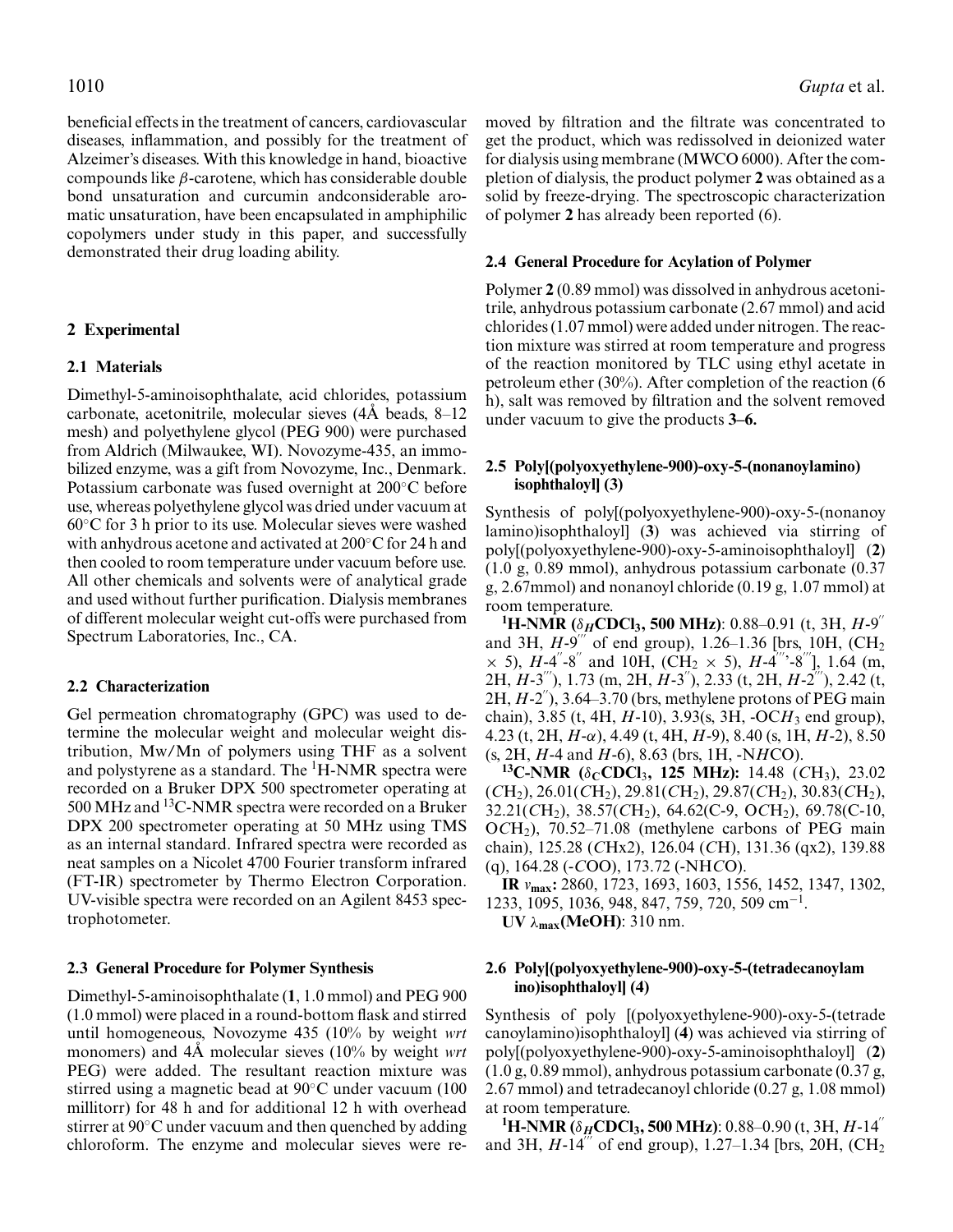$\times$  10), *H*-4<sup>"</sup>-13<sup>"</sup> and 20H (CH<sub>2</sub>  $\times$  10), *H*-4<sup>""</sup>-13<sup>""</sup>], 1.62 (m, 2H, *H*-3<sup>"'</sup>), 1.72 (m, 2H, *H*-3<sup>"</sup>), 2.32 (t, 2H, *H*-2<sup>"'</sup>), 2.42 (t,  $2H, H-2$ <sup>"</sup>), 3.66–3.71 (brs, methylene protons of PEG main chain), 3.86 (t, 4H, *H*-10), 3.95 (s, 3H, -OC*H*<sup>3</sup> end group), 4.22 (t, 2H, *H*-α), 4.50 (t, 4H, *H*-9), 8.41 (s, 1H, *H*-2), 8.49 (s, 2H, *H*-4 and *H*-6), 8.58 (brs, 1H, -N*H*CO)

**13C-NMR (**δ**CCDCl3, 125 MHz):** 14.53 (*C*H3), 23.09 (*C*H2), 25.80 (*C*H2), 29.76 (*C*H2), 29.94 (2x*C*H2), 30.09 (2x*C*H2), 32.32 (*C*H2), 32.86 (*C*H2), 34.24 (*C*H2), 34.57 (*C*H2), 37.38 (*C*H2), 64.83 (C-9, O*C*H2), 69.46 (C-10, O*C*H2), 70.95–71.16 (methylene carbons of PEG main chain), 125.18 (*C*H × 2), 126.29 (*C*H), 131.53 (q × 2), 139.58 (q), 165.90 (-*C*OO), 172.44 (-NH*C*O).

**IR** *v***max:** 2830, 1712, 1680, 1603, 1543, 1432, 1302, 1034, 941 cm<sup>-1</sup>.

**UV** λ**max(MeOH)**: 310 nm.

## **2.7 Poly[(polyoxyethylene-900)-oxy-5-(hexadecanoy lamino)isophthaloyl] (5)**

Synthesis of poly[(polyoxyethylene-900)-oxy-5-(hexade canoylamino)isophthaloyl] (**5**) was achieved via stirring of poly[(polyoxyethylene-900)-oxy-5-aminoisophthaloyl] (**2**) (1.0 g, 0.89 mmol), anhydrous potassium carbonate (0.37 g, 2.67mmol) and hexadecanoyl chloride (0.29 g, 1.07 mmol) at room temperature.

**1 H-NMR (**δ*H***CDCl3, 500 MHz)**: 0.88–0.91 (t, 3H, *H*-16 and 3H,  $H-16$ <sup>"</sup> of end group), 1.24–1.38 [brs, 24H, (CH<sub>2</sub>)  $\times$  12), *H*-4<sup>"</sup>-15<sup>"</sup> and 24H (CH<sub>2</sub>  $\times$  12), *H*-4<sup>""</sup>-15<sup>"'</sup>], 1.64 (m, 2H, *H*-3<sup>"'</sup>), 1.71 (m, 2H, *H*-3<sup>"'</sup>), 2.30 (t, 2H, *H*-2<sup>"'</sup>), 2.43 (t,  $2H, H-2$ <sup>"</sup>),  $3.68-3.74$  (brs, methylene protons of PEG main chain), 3.85 (t, 4H, *H*-10), 3.95 (s, 3H, -OC*H*<sup>3</sup> end group), 4.24 (t, 2H, *H*-α), 4.49 (t, 4H, *H*-9), 8.42 (s, 1H, *H*-2), 8.51 (s, 2H, *H*-4 and *H*-6), 8.68 (brs, 1H,-N*H*CO).

**13C-NMR (**δ**CCDCl3, 125 MHz):** 14.20 (*C*H3), 23.01 (*C*H2), 25.40 (*C*H2), 28.56 (*C*H2), 29.12 (*C*H2), 29.64  $(CH_2)$ , 29.92 (3 × *C*H<sub>2</sub>), 30.17 (*C*H<sub>2</sub>), 31.42 (2 × *C*H<sub>2</sub>), 32.21 (2 × *C*H2), 37.68 (*C*H2), 64.63 (C-9, O*C*H2), 69.12  $(C-10, OCH<sub>2</sub>), 70.51-71.08$  (methylene carbons of PEG main chain), 125.21 (*C*H × 2), 126.12 (*C*H), 131.48 (q × 2), 139.74 (q), 165.95 (-*C*OO), 172.41 (-NH*C*O).

**IR** *v***max:** 2862, 1725, 1691, 1607, 1556, 1448, 1347, 1095, 1036, 947, 840, 765, 720, 618 cm−<sup>1</sup> .

**UV** λ**max(MeOH)**: 310 nm.

#### **2.8 Poly[(polyoxyethylene-900)-oxy-5-(octadeca-9,12 dienoylamino)isophthaloyl] (6)**

Synthesis of poly[(polyoxyethylene-900)-oxy-5-(octadeca-9,12 dienoylamino)isophthaloyl] (**6**) was achieved via stirring of poly-[(polyoxyethylene-900)-oxy-5 aminoisophthaloyl] (**2**) (1.0 g, 0.89 mmol), anhydrous potassium carbonate (0.37 g, 2.67 mmol) and octadeca-9,12-dienoyl chloride (0.32 g, 1.07 mmol) at room temperature.

**1 H-NMR (**δ*H***CDCl3, 500 MHz)**: 0.89–0.91 (t, 3H, *H*-18'), 1.28–1.34 [brs, 14H, (CH<sub>2</sub> × 7), *H*-4'-7' and *H*-15'-17'], 1.73 (t, 2H,  $H$ -3'), 2.02–2.18 (m, 4H,  $(CH_2 \times 2)$ ,  $H$ -8' and *H*-14 ), 2.41 (t, 2H, *H*-2 ), 2.79 (t, 2H, *H*-11 ), 3.65–3.72 (brs, methylene protons of PEG main chain), 3.85 (t, 4H, *H*-10), 3.95 (s, 3H, -OC*H*<sup>3</sup> end group), 4.50 (t, 4H, *H*-9), 5.37 (brs, 4H, *H*-9', 10', 12' and 13'), 8.05 (brs, 1H, -N*H*CO), 8.40 (s, 1H, *H*-2), 8.50 (s, 2H, *H*-4 and *H*-6).

**13C-NMR (**δ**CCDCl**3**, 125 MHz):** 14.28 (*C*H3), 22.94 (*C*H2), 25.13 (*C*H2), 25.68 (*C*H2), 27.92 (*C*H2), 28.28 (2 × *C*H2), 28.73 (*C*H2), 28.94 (2 × *C*H2), 29.25 (*C*H2), 29.40 (*C*H2), 31.10 (*C*H2), 64.37 (C-9, O*C*H2), 69.88 (C-10, O*C*H2), 70.64–71.32 (methylene carbons of PEG main chain), 125.73 (*C*H × 2), 126.09 (*C*H), 128.52 (C-10 and  $12', 2 \times CH = CH \cdot CH_2$ ), 130.17 (C-9' and 13', 2  $\times$  CH = *C*H-CH2), 132.94 (q × 2), 138.23 (q), 165.78 (-*C*OO), 173.85 (-NH*C*O).

**IR** *v***max:** 2854, 1722, 1686, 1594, 1543, 1450, 1326, 1105, 1080, 1005, 928, 860, 765, 636 cm−<sup>1</sup> .

**UV** λ**max(MeOH)**: 345 nm.

#### **2.9 Method for Encapsulation of Curcumin and** *β***-carotene**

The copolymers **3–6** and curcumin/β-carotene were dissolved in methanol to obtain 1:2 drug/polymer (w/w ratio) and the contents were stirred for 1 h. Organic solvent was removed at room temperature under vacuum. The resulting viscous mixture of curcumin/ $\beta$ -carotene and polymer was dissolved in water with vigorous stirring for 2 h to form nanoparticles. Non-incorporated curcumin/ $\beta$ -carotene were separated by filtration of the nanoparticle suspension through a 0.2  $\mu$ m filter (curcumin/ $\beta$ -carotene crystals cannot pass through the filter unless the curcumin/ $\beta$ -carotene is solubilized by nanoparticles). The curcumin/ $\beta$ -carotene concentration in the filtrate was estimated by UV spectroscopy using a calibration curve for curcumin/ $\beta$ -carotene in methanol.

#### **3 Results and Discussion**

PEG-isophthalate copolymer was synthesized by enzyme catalyzed condensation polymerization of dimethyl-5 aminoisophthalate and PEG 900 under bulk conditions using molecular sieves and Novozyme-435 as shown in Scheme 1. The detailed synthesis and characterization of polymer **2** has been published by us earlier (6). The number average molecular weight of the polymer **2** was in the range of 10,000–12,000 Da (PD 1.4), as determined by GPC.

Here, we have utilized the free functional amino group of the polymer to make it amphiphilic by reacting the polymer with saturated long chain fatty acid chlorides (C-9, C-14, and C-16) and unsaturated C-18 acid chloride having two double bonds using anhydrous potassium carbonate as a base and acetonitrile as a solvent (Sch. 1). These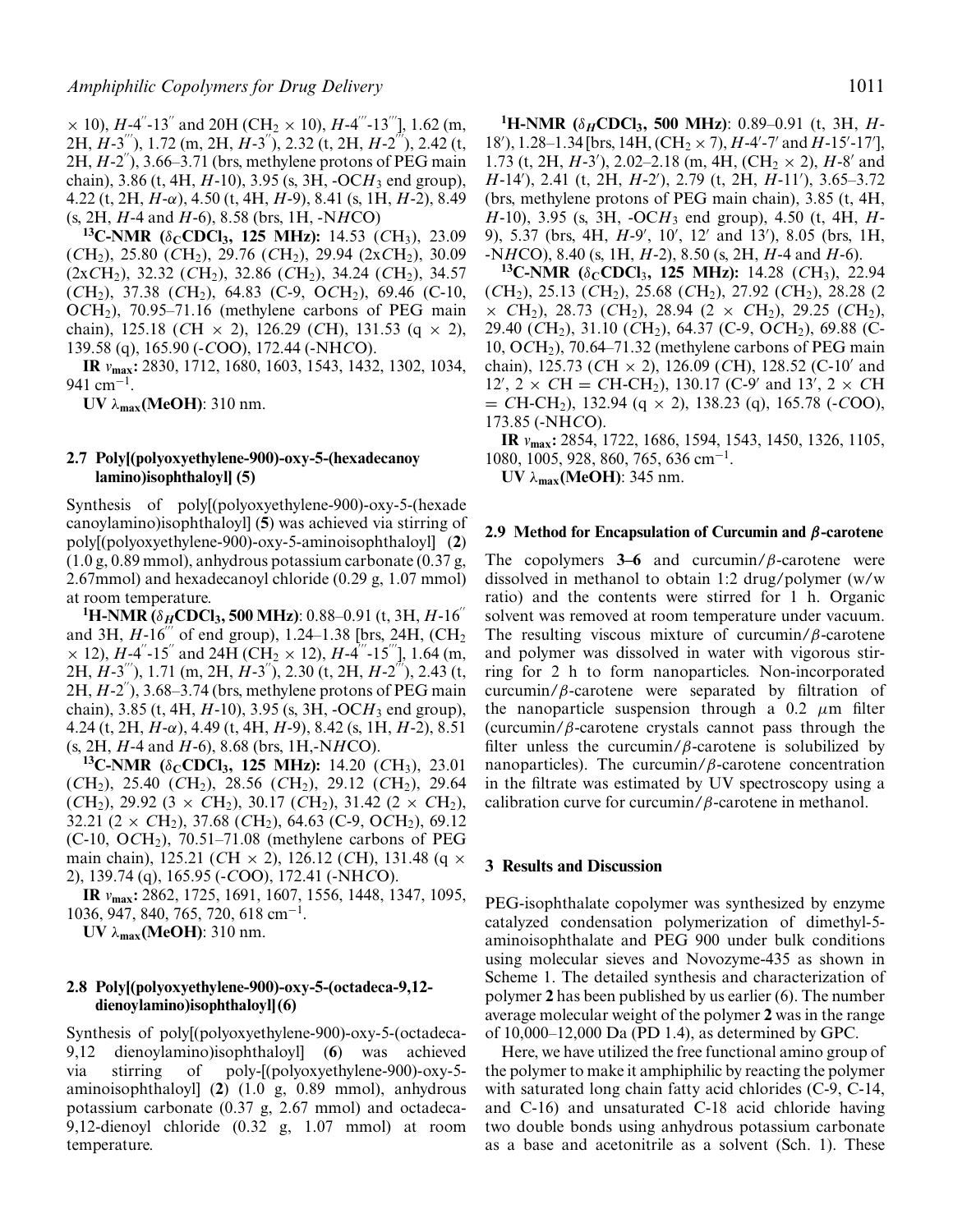

**Sch. 1.** Synthesis of amphiphilic pegylated copolymers **3–6**.



Fig. 1. The <sup>1</sup>H-NMR spectra of polymer 2 before and after acylation. (Color figure available online.)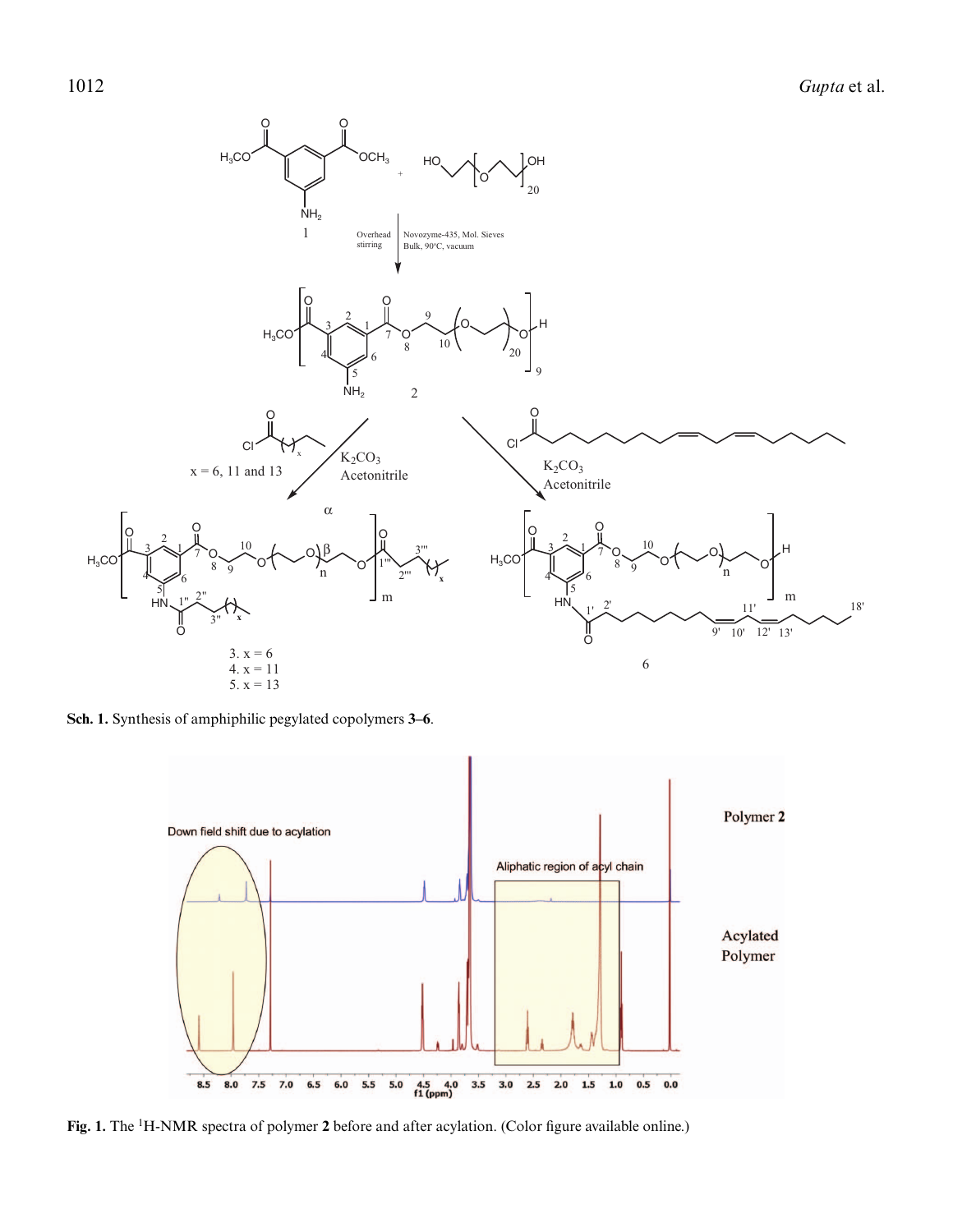

Fig. 2. The <sup>1</sup>H-NMR Spectra of polymer 6. (Color figure available online.)

reactions gave the acylated copolymers **3–6** in 85–90% isolated yields. The structures of these polymers were established on the basis of their  ${}^{1}$ H-NMR and  ${}^{13}$ C-NMR spectra.

Acylation of amino polymers were confirmed by the down field shifts of the aromatic protons at  $\delta$  7.46–7.51 (s, 2H, *H*-4 and *H*-6) and δ 7.96–8.03 (s, 1H, *H*-2) before acylation to δ 8.37–8.39 (s, 1H, *H*-2) and δ 8.50–8.51 (s, 2H,



**Fig. 3.** UV spectra of β-carotene, polymer 3 and encapsulated β-carotene in polymer 3. (Color figure available online.)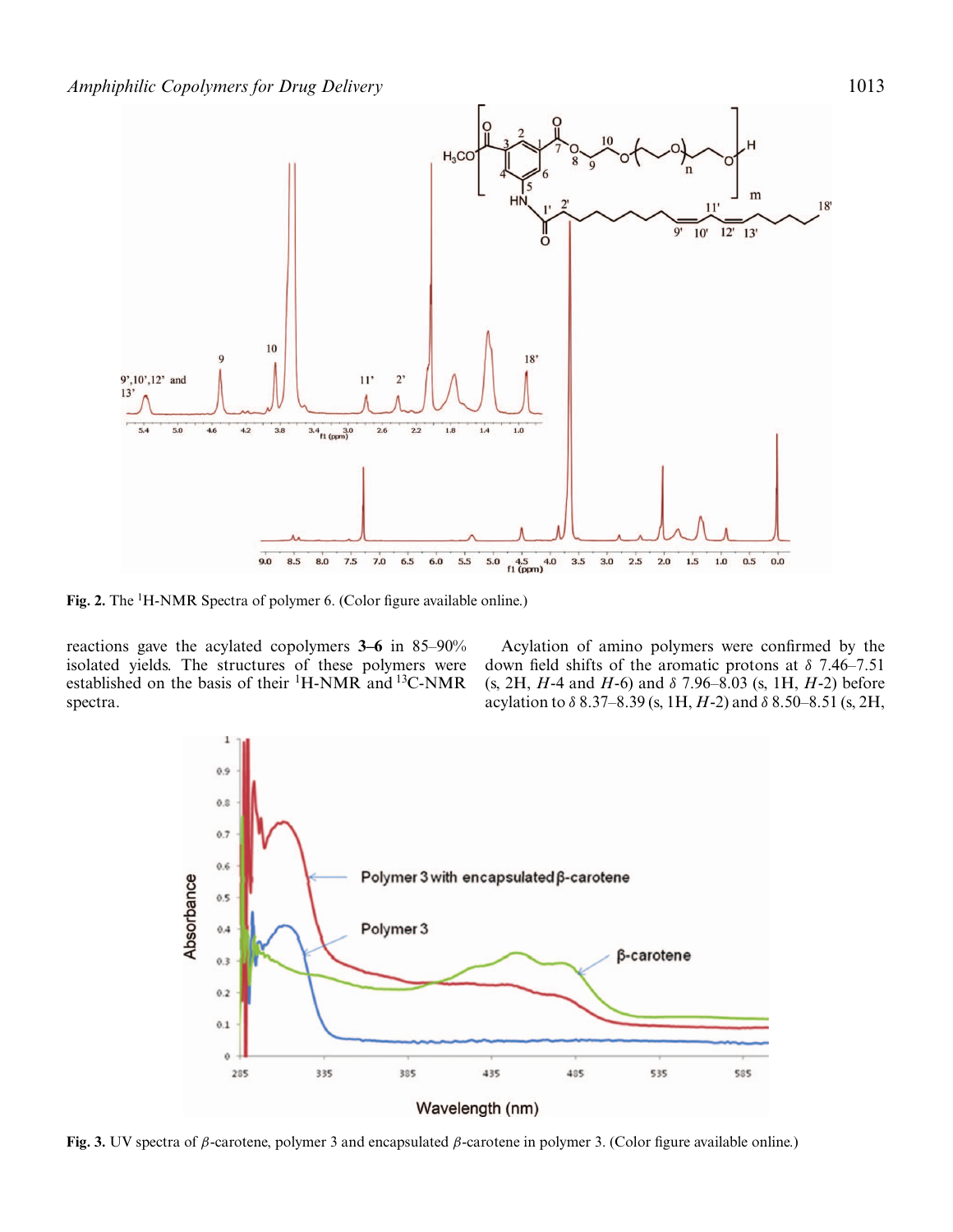

**Fig. 4.** UV spectra of curcumin, polymer 6 and the encapsulated curcumin in polymer 6. (Color figure available online.)

*H*-4 and *H*-6) after acylation.The methylene protons (H-9) of the amide bond shifted from  $\delta$  4.40–4.42 to  $\delta$  4.48–4.49. Furthermore, the 13C-NMR spectrum displayed signals at  $\delta$  172 for C-1" indicating the attachment of acyl side chain through amide linkage. In the course of acylation reactions, the presence of a peak at  $\delta$  4.23 (H- $\alpha$ ) indicated the end group acylation. The <sup>1</sup>H NMR spectrum (Fig. 1) shows the expected changes in the aliphatic region upon acylation. On the attachment of octadeca-9,12-dienoyl chloride to polymer **2**, apart from the peaks that were observed in the case of attachment of saturated long chain acid chlorides, we observed a peak at  $\delta$  5.37 corresponding to four protons attached to unsaturated carbon atoms. The methylene protons (H-11 ) flanked by two double bonds were observed downfield at  $\delta$  2.79. Protons H-8' and H-14' which were present next to double bonded carbons also appeared separately from rest of the aliphatic chain at  $\delta$  2.02. The NMR spectrum shown in Figure 2 displays all these peaks observed upon acylation

**Table 1.** Percentage of encapsulation of curcumin and β-carotene in amphiphilic copolymers

| Sidechain in the<br>amphiphilic copolymer | <i>Encapsulation of</i><br>curcumin $(Wt\%)$ | Encapsulation of<br>$\beta$ -carotene (Wt%) |
|-------------------------------------------|----------------------------------------------|---------------------------------------------|
| Nonanoyl                                  | 4.86%                                        | 1.81%                                       |
| Tetradecanoyl                             | 5.61%                                        | 4.04%                                       |
| Hexadecanoyl                              | 6.27%                                        | 4.29%                                       |
| Octadeca-9,12-<br>dienoyl                 | 8.24%                                        | 5.51%                                       |

These amphiphilic polymers self assemble in their aqueous solution to form nano-particles. The bioactive compound curcumin which has considerable aromatic unsaturation and  $\beta$ -carotene which has considerable double bond unsaturation were encapsulated in these amphiphilic copolymers to measure encapsulation capacity of these nano-particles. We have studied further the effects of the introduction of double bond in the side chain on the percentage of encapsulation. The percentage of encapsulation was estimated by UV spectroscopy using a calibration curve for curcumin and  $\beta$ -carotene in methanol. The UV spectra (Figs. 3 and 4) clearly show the encapsulation of active moieties in the nano-particles. It was found that the nature of the side chain influenced the amount of encapsulation. As compared to  $\beta$ -carotene, curcumin was encapsulated in higher percentage as shown in Table 1.

#### **4 Conclusions**

In summary, novel PEG amino based amphiphilic copolymers were synthesized by a green chemistry approach using *Candida antarctica* lipase (Novozyme 435) catalysis and were well characterized by various spectroscopic techniques. The ability of these polymers to form self assembled structures in solution provides enormous potential in developing drug delivery systems. Bioactive hydrophobic compounds: β-carotene and curcumin were encapsulated in these micelles. In amphiphilic copolymers having saturated aliphatic side chain, percentage of encapsulation of curcumin varied from 4.8 to 6.2 and encapsulation of  $\beta$ carotene from 1.8 to 4.2 percent as side chain length was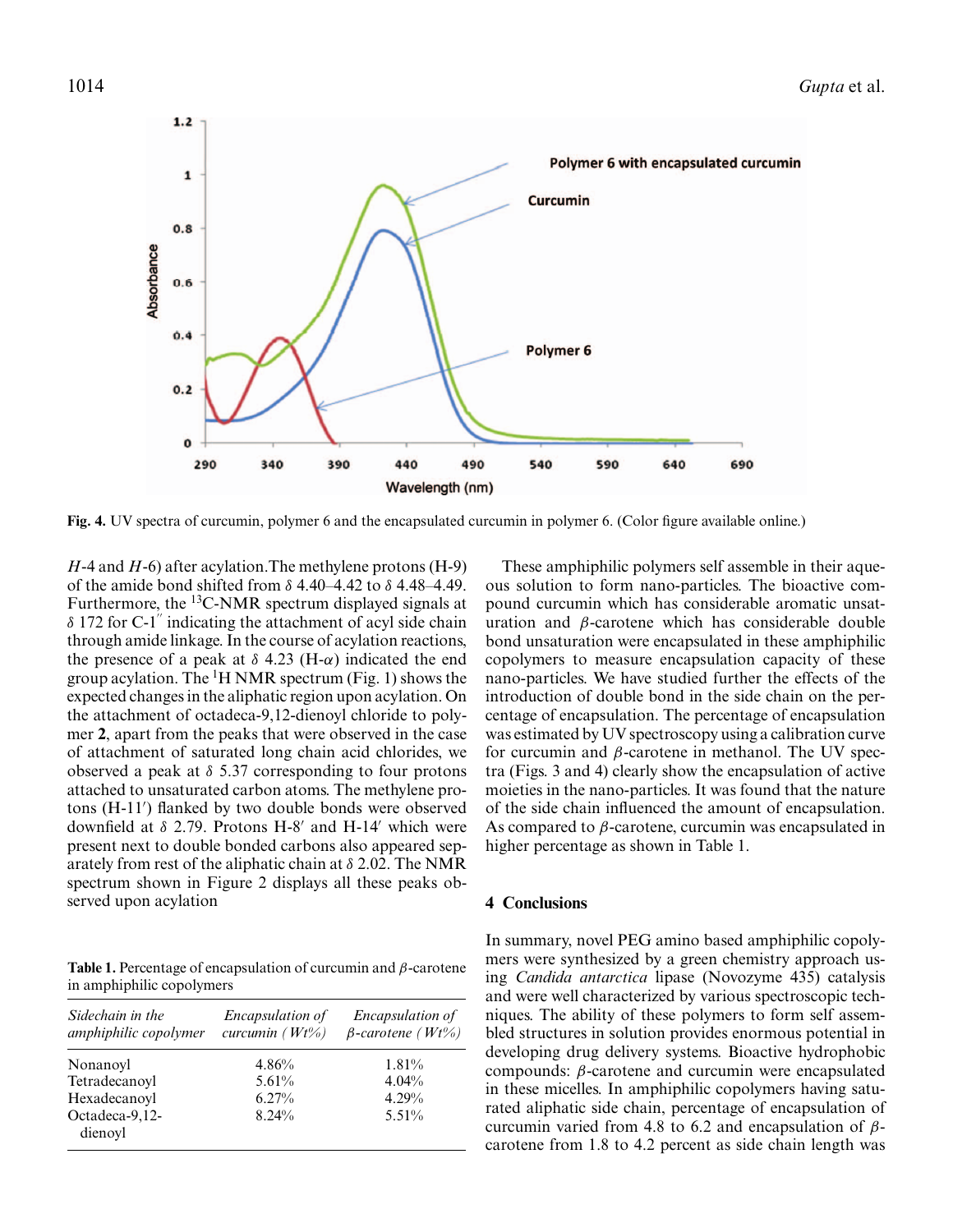increased from C-9 to C-16 carbon atoms. In amphiphilic copolymer having unsaturated aliphatic side chain, percentage of encapsulation of curcumin was found to be 8.2 and encapsulation of  $\beta$ -carotene was found to be 5.5. As we moved from saturated C-9 side chain to unsaturated C-18 side chain having two double bonds, there was considerable enhancement in the percentage of encapsulation. Thus, it was found that the nature of the side chain influences the amount of encapsulation in these polymers.

# **Acknowledgment**

The authors gratefully acknowledge the financial support from the University of Massachusetts, Lowell, MA and the University of Delhi under the DU-DST Purse Grant.

#### **References**

- 1. Savic, R., Luo, L., Eisenberg, A., and Maysinger, D. (2003) *Science*, 300, 615–618.
- 2. Kataoka, K., Matsumotob, T., Yokoyamac, M., Okanoc, T., Sakurai, Y., Fukushima, S., Okamoto, K., and Kwon, G.S. (2000) *J. Controlled Release*, 64, 143–155.
- 3. Kumar, R., Chen, Ming-H., Parmar, V.S., Samuelson, L.A., Kumar, J., Nicolosi, R., Yoganathan, S., and Watterson, A.C. (2004) *J. Am. Chem. Soc.*, 126, 10640–10644.
- 4. Kumar, R., Tyagi, R., Parmar, V.S., Samuelson, L.A., Kumar, J., and Watterson, A.C. (2004) *Green Chem.*, 6, 516– 520.
- 5. Kumar, V., Gupta, B., Kumar, G., Pandey, M.K., Aiazian, E., Parmar, V.S., Kumar, J., and Watterson, A.C. (2010) *J. Macromol. Sci., Part A: Pure Appl. Chem.*, 47, 1154–1160.
- 6. Pandey, M.K., Tyagi, R., Gupta, B., Parmar, V.S., Kumar, J., and Watterson, A.C. *J. Macromol. Sci., Part A: Pure Appl. Chem.*, 45, 932–938.